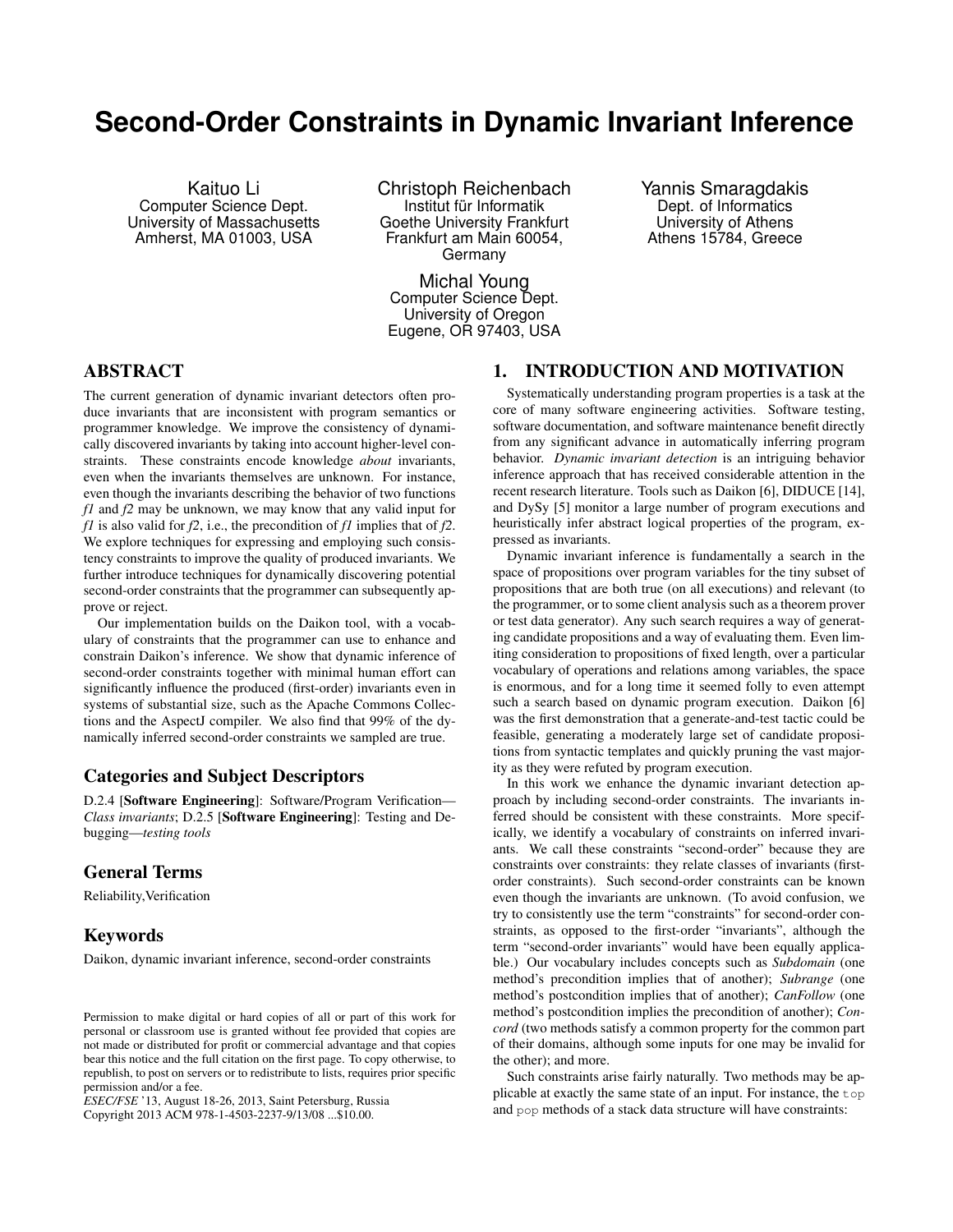#### Subdomain(top, pop) Subdomain(pop, top)

This signifies that their preconditions are equivalent. As another example, a method may be a specialized implementation of another (e.g., a matrix multiplication with a faster algorithm, applicable to upper triangular matrices only, relative to a general matrix multiplier). This induces a Subdomain(triangMatMul(), matMul()) constraint. Similarly, a method may be preparing an object's state for other operations, as in the common case of open and read: CanFollow(open(), read()).

The purpose served by second-order constraints is dual:

- First, when the constraints are discovered dynamically, without any human effort expended, they can serve as a concise and deeper documentation of program behavior—e.g., a single second-order constraint can distill the meaning of many Daikon invariants. This can be seen as an effort to generalize the observations that the Daikon system already makes via sophisticated post-processing. For instance, state-machine behavior (e.g., calls to method foo can follow calls to method bar) can be documented in the vocabulary of second-order constraints.
- Second, when the (second-order) constraints are either supplied by the programmer or vetted by the programmer (among candidate constraints suggested automatically) they can help enhance dynamically inferred (first-order) invariants by effectively crosschecking invariants against others. In this way, the noisy inferences caused by having a limited number of dynamic observations are reduced: the second-order constraint links the invariant at a certain program point with a larger set of observed values from different program points. In exchange for modest specification effort, second-order constraints can eliminate inconsistencies and produce more relevant and more likely-correct invariants.

In more detail, the main contributions of our paper are as follows:

- We identify and describe the idea of second-order constraints that help improve the consistency and relevance of dynamically inferred invariants.
- We define a vocabulary of common second-order constraints.
- We present a generalization of Daikon's dynamic inference approach to second-order constraints, by appropriately defining the Daikon "confidence" metric for second-order properties.
- We discuss how second-order constraints can be implemented, how their enforcement is affected by properties of the dynamic invariant inference system (we identify *monotonicity* as a particularly important property). We provide an implementation of the constraints in our vocabulary in the context of the Daikon system.
- We provide experimental evidence for the value of second-order constraints and their dynamic inference. We evaluate our approach both in controlled micro-benchmarks and in realistic evaluations with the Apache Commons Collections and the AspectJ compiler. A low-cost effort to write constraints (e.g., a few hours spent to produce 26 constraints) results in significant differences in the dynamically inferred invariants. Furthermore, the vast majority (99%) of a random sample among our dynamically inferred second-order constraints are found to be true.

# 2. INVARIANTS AND CONSTRAINTS

We begin with a brief background on dynamic invariant inference, and subsequently present our vocabulary of second-order constraints. For illustration purposes, our discussion is in the context of Java and the Daikon invariant inference tool. This is the

most mainstream combination of programming language and dynamic invariant inference tool, but similar observations apply to different contexts and tools.

# 2.1 Daikon and Dynamic Invariant Inference

Daikon [6,24] tracks a program's variables during execution and generalizes their observed behavior to invariants. Daikon instruments the program, executes it (for example, on an existing test suite or during production use), and analyzes the produced execution traces. At each method entry and exit, Daikon instantiates some three dozen invariant templates, including unary, binary, and ternary relations over scalars, and relations over arrays (relations include linear equations, orderings, implication, and disjunction). For each invariant template, Daikon tries several combinations of method parameters, method results, and object state. For example, it might propose that some method m never returns null. It later discards those invariants that are refuted by an execution trace—for example, it might process a situation where m returned null and it would therefore discard the above invariant. Daikon summarizes the behavior observed in the execution traces as invariants and generalizes it by proposing that the invariants hold in all other executions as well. Daikon can annotate the program's source code with the inferred invariants as preconditions, postconditions, and class invariants in the JML [18] specification language for Java.

# 2.2 A Vocabulary of Constraints

To express rich constraints on invariants, we use a vocabulary including constraints such as *Subdomain* and *Subrange*. These constraints are specified explicitly by the user of the invariant inference system by employing an annotation language. Furthermore, we give the user an opportunity to express one more useful kind of information regarding inferred constraints: a set of "care-about" program variables and fields that are allowed in inferred invariants. Our vocabulary includes the following concepts:

- *OnlyCareAboutVariable(\var\)* and *OnlyCareAboutField(\fld\):* These annotations instruct the invariant inference system that the derived invariants of a method should only contain the listed method formal argument variables or class fields. This prevents the system from deriving facts irrelevant to the property under examination, which would also be more likely to be erroneous. Additionally, it allows restricting invariants so that complex constraints can be expressed. The *OnlyCareAbout...* constraints are not consistency constraints on invariants, but they are essential background for use together with the consistency constraints that follow.
- *Subdomain(m1,m2)*: The precondition of method *m1* implies the precondition of method *m2*. For instance, the author of a matrix library may specify the constraint:

Subdomain(processDiagonal, processUpperTriangular)

This means that method processDiagonal, which works on diagonal matrices, has a precondition that implies that of method processUpperTriangular, which works on upper triangular matrices: the latter method is applicable wherever the former is. (Matrix libraries often have a large number of related operations, in terms of interface and applicability, but with different implementations for performance reasons [13]. In this section, we draw several examples from this domain for illustration purposes.)

Preconditions are not only expressible on method parameters but also on member fields of an object. E.g., one may specify that the preconditions of method append imply those of method write: If the object is in an appendable state, it can also be written to.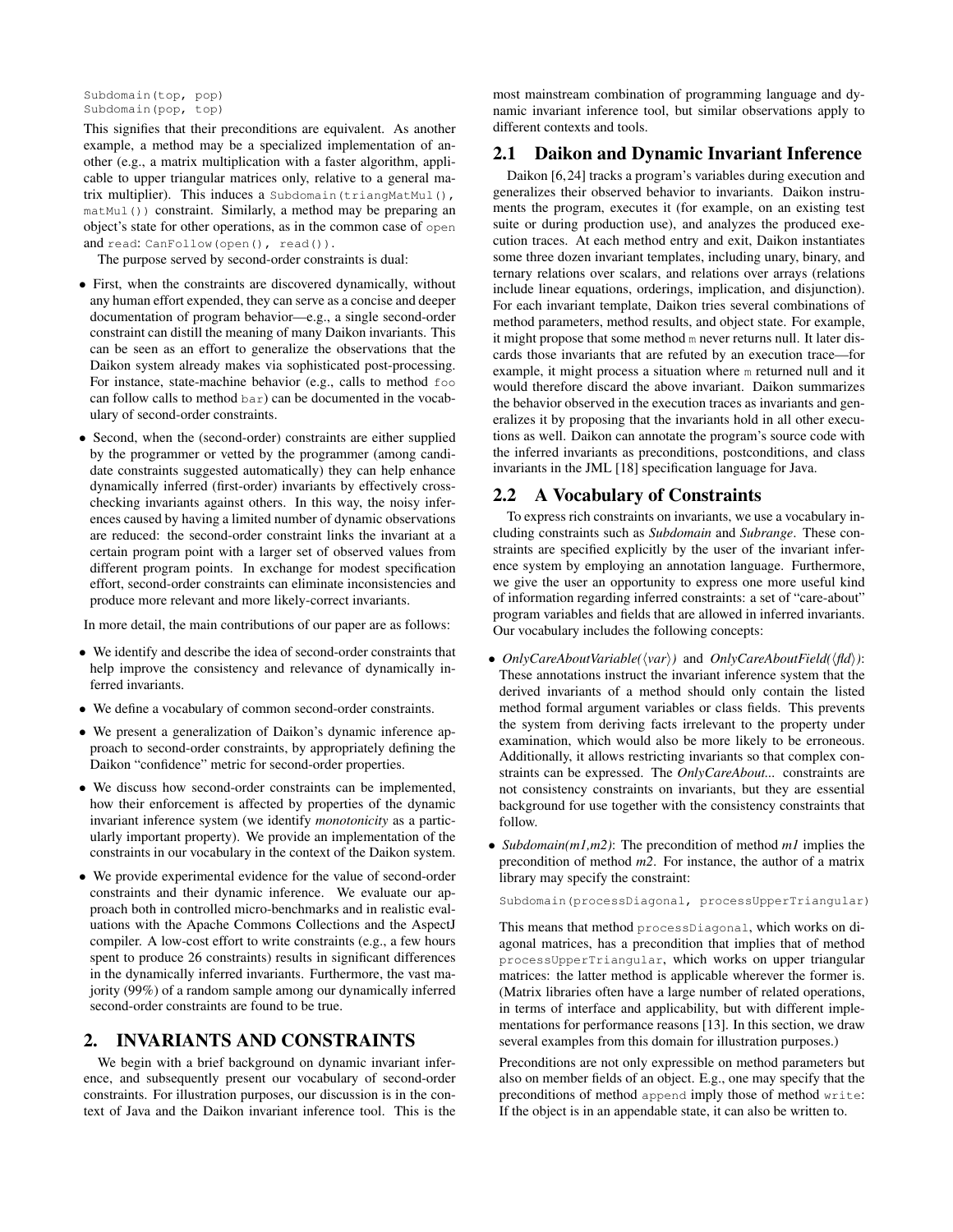In order to specify useful *Subdomain* constraints, one may need to limit the inferred invariants by employing the *OnlyCareAbout-Variable* and *OnlyCareAboutField* annotations presented earlier. (This also holds for many of the later constraints.) For instance, methods *m1* and *m2* may be on separate objects. Thus, their invariants would normally include distinct sets of variables. Yet if we specify their common variables with *OnlyCareAboutVariable*, then the *Subdomain* constraint can be applicable.<sup>1</sup>

• *Subrange(m1,m2)*: This constraint is analogous to *Subdomain* but for postconditions. It means that the postcondition of method *m1* is stronger than (i.e., implies) that of *m2*. Again, the condition may apply to parameter or return values—e.g., a method with postcondition isDiagonal(return) is related with *Subrange* to one with postcondition isUpperTriangular(return). (Where return stands for the return value of the method.) Yet the condition can also be on object state. For instance, we may have constraints such as:

Subrange(listTail, listRange)

This means that the state of the return value and overall object after execution of the method listTail is also a valid state after listRange: the former method produces a subset of the possible results and effects of the latter.

• *CanFollow(m1,m2)*: This constraint means that the postcondition of method *m1* implies the precondition of method *m2*. Execution of method *m2* is enabled by execution of *m1* in this sense, and it is a natural way to capture temporal sequencing rules, e.g.,:

```
CanFollow(open,write)
```
Such specifications are common and are often expressed in the form of state machines. Note that the above constraint means that "an open can be followed by a write", not "a write has to be preceded by an open". (The latter is inexpressible, since our vocabulary is only concerned with the relationship between conditions at two program points, but there is nothing to prohibit other program points from establishing the same conditions.)

• *Follows(m1,m2)*: This constraint means that the precondition of method *m2* implies the postcondition of method *m1*. Informally, this means that the only states that *m2* can start from are states that *m1 may* result in. *m1* does not guarantee such a state, though: *m1*'s postcondition is necessary but not sufficient for preparing to execute *m2*. In practice, this constraint prevents the postcondition of *m1* from being more specific than necessary. For instance, we may have:

Follows(add, remove)

This does not signify that add needs to execute before remove (a different method may be reaching the same states as add). But it means that if we are in a state where the last operation cannot have been an add (e.g., an empty structure), then we cannot remove.

• *Concord(m1,m2)*: *Concord* means that the postcondition of method *m1* implies that of method *m2* but only for the values that satisfy the preconditions of both *m1* and *m2* (or, put another way, only for the values for which the precondition of *m1* implies that of *m2*). This is a valuable constraint for methods that specialize other methods. For instance, there can be a fully general matrix multiply routine, a more efficient one for when the first argument is an upper triangular matrix, one for when the first argument is a diagonal matrix, etc. The operations' invariants are linked with a *Concord* constraint:

Concord(triangularMultiply, matrixMultiply)

Thus, the postcondition of the specialized operation (triangularMultiply) should imply that of the more general operation (indeed, in this case the conditions should be equivalent) for all their common inputs. Nevertheless, the general operation, matrixMultiply, is applicable in more cases and, thus, has a weaker precondition than the specialized one. For inputs valid for matrixMultiply but not triangularMultiply, the *Concord* constraint imposes no restriction.

## 2.3 Meaning and Completeness of Second-Order Constraints

We intend for second-order constraints to be devices for expressing relationships between program elements at a high level. This means that the precise interpretation of the constraints will depend on the specifics of the invariant inference system we use and on its capabilities. As a guideline, we present the intended meaning of five of our constraints in Figure 1, column *Pre/Post*. (We omit the 'OnlyCareAbout' predicates as they are straightforward.) In that column we summarize the meanings of each constraint as logical relations over the preconditions *Pre*<sup>m</sup> and postconditions *Post*<sup>m</sup> of all involved methods.

We assume in this presentation that all preconditions use the same names for parameters in the same position, and all postconditions use the same names for their return value. In other words,  $Pre_{m_1} \implies Pre_{m_2}$  means that any constraints that  $Pre_{m_1}$  places on the first (second, third, ...) parameter of  $m_1$ ,  $Pre_{m_2}$  also places on the first (second, third, ...) parameter of  $m_2$ .

As we can see, the first four predicates capture all possible 'straightforward' implications between the preconditions and postconditions of two methods. Predicate *Concord* meanwhile captures a more complex but practically important second-order constraint.

We will return to this figure later, when we describe our implementation.

## 2.4 Discussion

Second-order constraints can serve as documentation of program behavior in much the same way that first-order invariants can (i.e., for program understanding purposes). Furthermore, second-order constraints can offer external knowledge that helps steer invariant inference in the right direction. Certainly one reason to do this is to avoid erroneous invariants: second-order constraints serve to crosscheck invariants and thus enhance the dynamic opportunities to invalidate them, even with a limited number of observations. Another important use of constraints, however, is in deriving more *relevant* invariants. Clearly, a simple use of *OnlyCareAbout...* can prevent some irrelevant invariants. Greater benefit can be obtained by more abstract constraints, however. Consider, for example, a constraint on the constructor of a class  $\circ$  and on one of  $\circ$ 's methods, m. If we have the constraint *Follows*(C, m) then we have a hint that the constructor establishes part of the precondition for m. Without the constraint, we may observe the constructor's execution and derive for a certain field fld of the class the postcondition "this.fld == 100". This inference would certainly be reasonable, if, whenever the constructor is executed, fld is assigned the value 100. Yet

<sup>&</sup>lt;sup>1</sup>Our implementation provides some default restrictions on which variables are considered when second-order constraints are used, so that common cases are covered without explicit *OnlyCareAbout...* annotations. Namely, when two methods are linked by a secondorder constraint, their invariants are defined over "matching" arguments and fields. Roughly, argument variables match if they are in the same position and the methods have the same arity, and class fields match if they have the same name and type.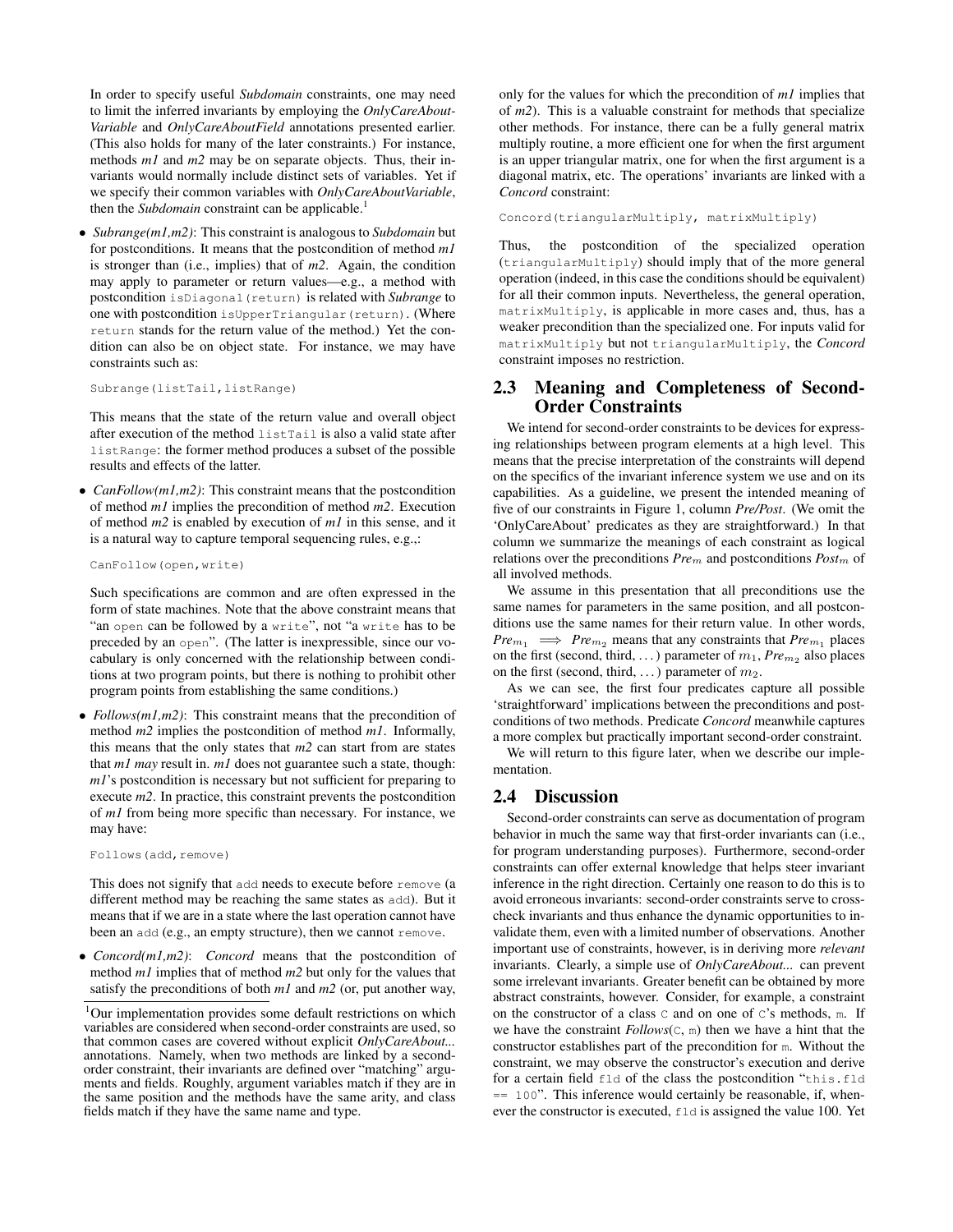| Constraint             | <b>Pre/Post</b>                                                        | <b>Dataflow</b>                                                                                              |
|------------------------|------------------------------------------------------------------------|--------------------------------------------------------------------------------------------------------------|
| Subdomain $(m_1, m_2)$ | $Pre_{m_1} \implies Pre_{m_2}$                                         | $\mathsf{in}_t(m_1) \subset \mathsf{in}_t(m_2)$                                                              |
| Subrange $(m_1, m_2)$  | $Post_{m_1} \implies Post_{m_2}$                                       | $\textsf{out}_t(m_1) \subseteq \textsf{out}_t(m_2)$                                                          |
| $CanFollow(m_1, m_2)$  | $Post_{m_1} \implies Pre_{m_2}$                                        | $\textsf{out}_{t}(m_1) \subseteq \textsf{in}_{t}(m_2)$                                                       |
| $Follows(m_1, m_2)$    | $Pre_{m_2} \implies Post_{m_1}$                                        | $\mathsf{in}_t(m_2) \subset \mathsf{out}_t(m_1)$                                                             |
| $Concord(m_1, m_2)$    | $Pre_{m_1} \wedge Pre_{m_2} \implies (Post_{m_1} \implies Post_{m_2})$ | $\mid \text{Pre}_{m_1}(t) \wedge \text{Pre}_{m_2}(t) \implies \text{out}_t(m_1) \subseteq \text{out}_t(m_2)$ |

Figure 1: Meanings of second-order constraints.

the invariant could be overly specific. Given that we know that the constructor's postcondition is implied by m's precondition, we can observe all the different circumstances when m is called (not necessarily right after construction). This may yield the broader precondition "this.fld > 0" for m. Because of the *Follows* constraint, the constructor needs to also register all the same values and, hence, changes its postcondition to "this.fld >  $0$ " instead of the more specific "this.fld  $== 100$ ". The generality can mean that the new postcondition is more meaningful from a program understanding standpoint. The specific value 100 may be just an artifact of the specific test cases used (i.e., the postcondition "this.fld == 100" may be erroneously over-specific) but, even if it is correct, it may be the result of an arbitrary technicality or a detail likely to change in the next version of the program. Certainly, the *Follows* constraint steers the invariant inference to the kind of invariant the user wants to see in this case: the condition that (partly) enables m to run.

It is worth noting that the principle of *behavioral subtyping* [18] can be viewed as a combination of constraints from our vocabulary. Informally, behavioral subtyping is the requirement that an overriding method should be usable everywhere the method it overrides can be used. This is a common concept, employed also in program analyzers (e.g., ESC/Java2 [3]) and design methodologies (e.g., "subcontracting" in Design by Contract [23, p.576]). When a method C.m overrides another, S.m, the behavioral subtyping constraints consist of a combination of *Subdomain*(S.m, C.m) and *Concord*(C.m, S.m). (Implicitly there are also *OnlyCareAboutVariable* and *OnlyCareAboutField* constraints that restrict both the preconditions and postconditions to be over parameters of method m and member variables of the superclass S.) In past work [4] we discussed how consistent behavioral subtyping can be supported in the context of dynamic invariant inference systems, and similar ideas have informed the present work.

#### 3. DESIGN AND IMPLEMENTATION

We next discuss the crucial design questions regarding a secondorder constraints facility, as well as our own implementation decisions. Before this, however, we introduce the concept of monotonicity for a dynamic invariant inference system. This concept plays a central role in our discussion and understanding.

#### 3.1 Background: Monotonicity

An important consideration for our later implementation arguments is whether our invariant inference system is (mostly) *monotonic*: If supplied more values to observe, the conditions it will output will be logically weaker (i.e., broader). Note that monotonicity applies to the logical predicates and not to the number of invariants. There may be fewer invariants produced when more values are observed, but these will be implied by the invariants produced for any subset of the values.

Most dynamic invariant inference tools are in principle monotonic. Tools like DySy [5] and Krystal [17] use a combination of dynamic and symbolic execution. The invariants are computed

from the boolean conditions that occur inside the program text, when these are symbolically evaluated. The more executions are observed, the more the invariants of a program point are weakened by the addition of extra symbolic predicates (in a disjunction). Similarly, tools like Daikon or DIDUCE have invariant templates that are (multiply) instantiated to produce concrete candidate invariants. The candidate invariants are conceptually organized in hierarchies from more to less specific. Values observed during execution are used to falsify invariants and remove them from the candidate set. The *most specific* non-falsified candidate invariant of each hierarchy is a reported invariant. For instance, if two candidate invariants " $x == 0$ " and " $x >= 0$ " are satisfied by all observed values of  $x$ , then the former will be reported, as it is more specific. This is a monotonic approach: It means that as candidate invariants are falsified, they are replaced by more general conditions.

Nevertheless, invariant detection tools often include nonmonotonicities in their inference logic. For instance, Daikon uses a *confidence* threshold for invariants: An invariant is not output even when consistent with all observations, if the number of pertinent observations is small. Similarly, Daikon treats some boundary values and invariant forms specially. For instance, if the maximum value for a variable is -2, Daikon will not output an invariant of the form  $x \le -2$ , but if it additionally observes the value 0 for the variable, it will output  $x \le 0$  (an invariant that would have been true even without observing the 0 value, but would not have been reported). Furthermore, Daikon produces the weakest predicate (*true*) when no invariants can be inferred. These features entail non-monotonicity: Observing more inputs will produce a stricter invariant.

In general, some non-monotonicity is unavoidable in practically useful dynamic invariant inference tools, even if just in corner cases. For instance, if a tool is strictly monotonic, then it has to infer a precondition and postcondition of *false* for every method that happens to not be exercised by the test suite. (This is the only logical condition that is guaranteed to be weakened—as monotonicity prescribes—when we add an execution that does exercise the method.) Computing invariants of *false* is a sound approach (accurately captures observations) but largely useless. Any further use of the produced invariants cannot employ the method in any way, as it can never establish the preconditions for calling it or know anything about its results. Effectively, monotonic invariant inference would have to report that a method is forever unusable if it was not observed to be used in the test run. This and other similar examples in practically significant cases preclude the use of strictly monotonic dynamic invariant inference.

#### 3.2 Implementation

We implemented second-order constraints in the Daikon system. (Daikon is not only the mainstream option for dynamic invariant inference, but also convenient for engineering purposes. The DySy tool [5], on which we have worked in the past, was another interesting prospect, but requires C#/.NET and a specialized, closedsource, dynamic-symbolic execution infrastructure.) There are two aspects to the implementation. First, we infer second-order auto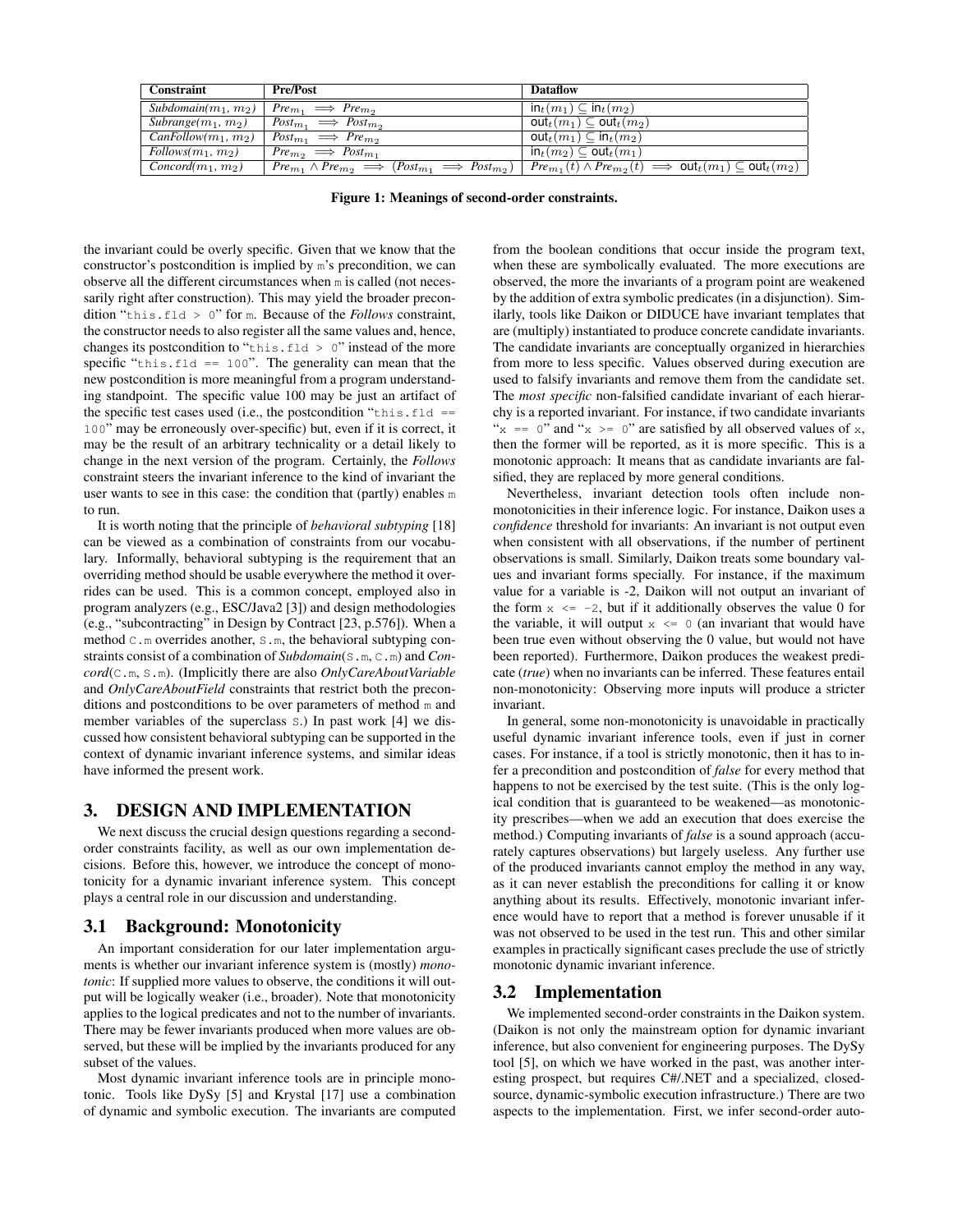matically through dynamic observations of program behavior. Second, we allow treating second-order constraints as "ground truth" and use them to influence regular invariant inference.

*Dynamically inferring second-order constraints*: The key construct in most of our second-order constraint is an implication between pre/post conditions *P* and *Q* at two different program points (with each one being either the entry or the exit of a program procedure). Our strategy for proving the second-order constraint  $P \implies Q$  is to first use Daikon (Rev. 2eded4baf181) to produce *P* and *Q* and then employ the Simplify theorem prover to check whether *P* can imply *Q*. The full implication check may fail, even if the implication holds in principle. One reason for this is that an inadequate test suite may lead Daikon to produce a slightly inaccurate *P* or *Q*. Furthermore, the theorem prover may be unable to decide whether an implication is satisfiable or not. Therefore, a more realistic check, since *P* and *Q* are expressed as conjunctions of invariants, is to see if a particularly large number of invariants in *Q* are subsumed by invariants of *P* (i.e., implied by the full conjunction *P*).

In order to find whether a sufficiently large number of implications between *P* and the constituent invariants of *Q* are true, we define the *success rate* (*SA*) of the implication as  $SA = \frac{N}{M}$ , where *N* represents the number of invariants in  $Q$  that can be implied by *P* and *M* denotes the number of invariants of *Q*.

The success rate on its own is often not enough for comparing the likelihood of a second order constraint being true. In our definition of success rate, all invariants are treated equally, so in a case with lots of junk invariants in *P* but not in *Q* that ratio may get overwhelmed by the junk. Daikon uses a *confidence* metric to approximate the probability that an invariant cannot hold by chance alone. If we sum up the confidence values for all invariant implications between  $P$  and each constituent invariant of  $Q$ , then the weight of the junk invariants in the ratio will decrease. Thus, we extend the definition of confidence to second-order constraints in order to approximately measure the probability that a second-order constraint could not hold by chance alone. For regular invariants, Daikon defines the confidence of an implication relation  $(InvI \implies Inv2)$  to be the product of the confidence of the guard (*Inv1*) and the confidence of the consequent (*Inv2*). Similarly, the second-order constraint confidence of  $P \implies Q$  can be defined as the mean of the confidences of the implication relations between *P* and each invariant of *Q* that is implied (according to Simplify). Representing the confidences of invariants in  $P$  by  $pc_1$ ,  $pc_2$ , ...,  $pc_Z$ , and denoting the confidences of invariants of  $Q$  that can be implied by  $P$  by  $qc_1$ ,  $qc_2$ , ...,  $qc_N$ , we calculate the second-order constraint confidence, *MA*, as  $MA = \frac{pc_1 \cdot pc_2 \cdot ... \cdot pc_Z \cdot (qc_1 + qc_2 + ... + qc_N)}{N}$ .

We filter out second-order constraints whose success rate is below a threshold (by default 0.75) and rank the unfiltered secondorder constraints according to confidence. It is meaningful for the user to change the success rate threshold, possibly based on the accuracy of invariants produced by Daikon for the program at hand. The fewer redundant and irrelevant invariants a program has, the higher the program's success rate filter can be.

The time complexity of our algorithm is quadratic over the number of methods. We consider all combinations of program points inside a class as candidate second-order constraints. If there are  $n$ methods in a class, there are  $2n$  program points, i.e.,  $2n(2n-1)$  potential second-order constraints. To verify a candidate second-order constraint, we invoke the Simplify prover on implications between invariants. Removing irrelevant and redundant invariants before applying our tool can help reduce theorem proving time. (Standard avenues for doing so with Daikon include using more representative test suites and employing the DynComp tool [12] for more accurate invariants.)

We use a few heuristics to improve the accuracy of derived second-order constraints. One heuristic is to normalize parameters: a parameter's name is based on its position in the parameter list. For example, if we examine the second-order constraint *Subdo* $main(foo(int i, int j), bar(int x, int y))$  then we do not use the names  $i$  and  $j$  when we compare to bar(int  $x$ , int y). Instead, we substitute *arg1* for *i* and *x*, and *arg2* for *j* and *y*. We implement this normalization via regular expression transformation on the data trace file generated by Chicory (the Java instrumenter inside Daikon). In addition, if a variable only exists in the consequent-side program point of a second-order constraint, it often gets in the way of verification for the second-order constraint. We ignore invariants that contain such variables in the consequentside program point. Another heuristic is that invariants over variables that are likely to be meaningless for cross-method comparisons are ignored. For instance, in the case of *Follows*(bar, foo) and *Subrange*( $f \circ \circ$ ,  $\circ$ ar), we ignore invariants over the *orig(x)* variable (which refers to the value of variable  $x$  upon entry to a procedure) at the exit of bar; for *Subrange*(foo, bar) and *CanFollow*(foo, bar), we ignore procedure parameters at both the entry and exit point of bar; for *Follows*(bar, foo), we ignore the return variable at the exit of bar.

*Using second-order constraints for better invariants*: We extended Daikon with an annotation mechanism for second-order constraints. Users can pass a separate configuration file with second-order constraints to Daikon. This changes the Daikon processing of the low-level observations and allows refining the inferred invariants without having to re-run any test suites.

The main element of our approach is that when the precondition (or postcondition) of a method *m1* is constrained to imply the precondition (resp. postcondition) of another method *m2* (as shown in our earlier Figure 1, column *Dataflow*), we propagate the values observed at entry (resp. exit) of *m1* to *m2*. This ensures that producing *m2*'s invariants takes into account all the behavior observed for *m1*. Note that *m2* need not be executed during invariant inference the conditions observed/established for *m1* are simply registered as if *m2* had also observed/established them. These observations are suitably adapted to be over common variables, as dictated by *OnlyCareAbout...* constraints (including implicit assumptions, as mentioned in Footnote 1).

For the first four second-order constraints of Figure 1 the implementation of the above value propagation is straightforward, as it can leverage existing Daikon facilities. Specifically, the implementation extensively hijacks the Daikon *dataflow hierarchy* mechanism. This Daikon internal facility propagates primitive invariants between different program points (a program point is a line of code or the entry or exit from a method). The machinery is therefore quite suitable (with some minor adjustment to suppress filtering in some cases) for implementing our value propagation.

However, the *Concord* second-order constraint is more complex: we only want to flow primitive invariants from  $\text{out}_t(m_1)$  to  $\text{out}_t(m_2)$  if at execution point t the preconditions of both  $m_1$  and  $m<sub>2</sub>$  hold. However, at this point in Daikon's execution we do not yet know what the preconditions of  $m_1$  and  $m_2$  should be, since we have not even seen all primitive invariants yet. We thus evaluate *Concord* constraints in two passes. The first pass stores all data from  $\ln_t(m_1)$ ,  $\ln_t(m_2)$ , and  $\text{out}_t(m_1)$ . At the end of this pass we ask Daikon to compute the preconditions P to  $m_1$  and  $m_2$  using Daikon's usual heuristics (and any other second-order constraints). In the second pass, we now use these preconditions on the data from  $\text{in}_t(m_1)$  and  $\text{in}_t(m_2)$ :  $P(m_i, t)$  holds iff  $\text{in}_t(m_i)$  satisfies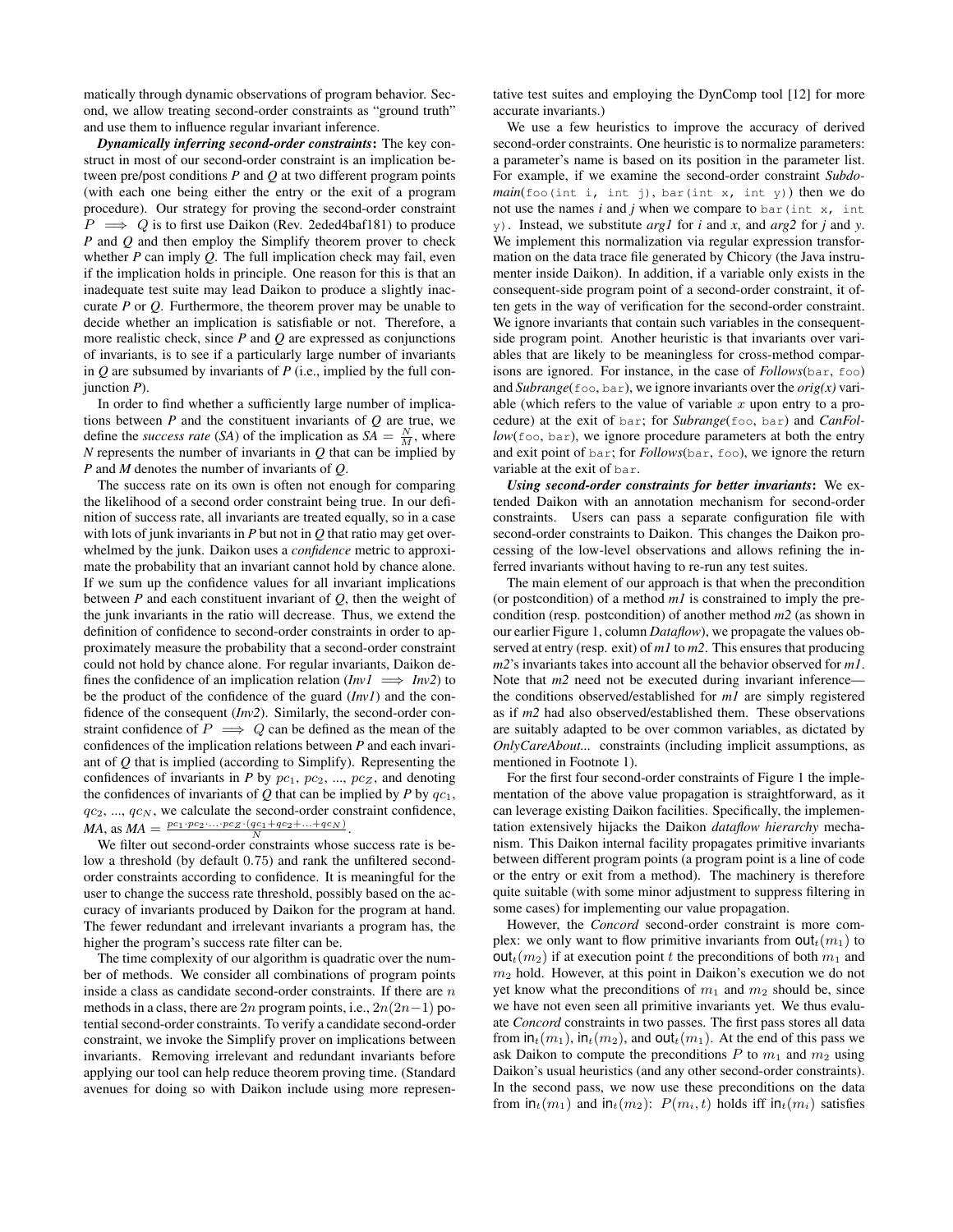the precondition to  $m_i$  at point t. We thus iterate over t one more time to copy all primitive invariants from  $\text{out}_t(m_1)$  to  $\text{out}_t(m_2)$ and update Daikon's results as needed.

For example, assume that we are examining two methods int m1(int x) and int m2(int y). We make the following observations about m1:

| $m!$ : t | $\mathsf{in}_t(\mathsf{m1})$ | $out_t(m1)$  |
|----------|------------------------------|--------------|
| tı       | $\text{arg1} = -3$           | $return =$   |
| t0       | $arg1 = 0$                   | $return = 0$ |
| $t_{3}$  | $arg1 = 3$                   | $return = 1$ |
| tл       | $\text{arg1} = 6$            | $return = 2$ |

That is, the method is invoked at time  $t_1$  with its first (and only) parameter x bound to  $-3$ , and returns  $-1$ , etc. From the table above, Daikon might plausibly infer the precondition  $Pre_{m1} \equiv$  true and postcondition  $Post_{m1} \equiv$  return =  $arg1/3$ .

Now assume that we make the following observations about m2:

| m1: $t$ | $in_t(m2)$        | $out_t(m2)$  |
|---------|-------------------|--------------|
| $t_{5}$ | $\alpha$ rq $1=0$ | $return = 0$ |
| $t_{6}$ | $\alpha$ rq $1=1$ | $return = 0$ |
| t7      | $arg1 = 2$        | $return = 0$ |
|         |                   |              |

Here, Daikon sees no negative inputs and a constant output, so it might infer precondition  $Pre_{m2} \equiv \text{arg}{1 \geq 0}$  and postcondition  $Post_{m2} \equiv return = 0$ .

If the user intended m2 to be a specialized version of m1 for nonnegative integers, the precondition for m2 would be correct but the postcondition would be wrong. The user can address this by adding the constraint Concord(m1, m2). This constraint will make our system first compute preconditions and postconditions as above, then compute all the times t at which  $Pre_{m1}(t)$  agrees with *Pre*<sub>m2</sub>(t). *Pre*<sub>m1</sub> is always true, so we will only filter out  $t_1$  via *Pre*m2. Consequently, Daikon will get to see all inputs and outputs from  $t_2$ ,  $t_3$  and  $t_4$  in addition to the ones it was already considering for method m2. With this additional data, Daikon can no longer infer  $Post_{m2} \equiv$  return = 0 but might instead conclude  $Post_{m2} \equiv$  return = arg1/3  $\land$  return > 0, which matches the user's intention.

## 3.3 Discussion

It is evident from the previous section that our two mechanisms (that of dynamically inferring second-order constraints and that of taking them into account when inferring invariants) operate differently. The former follows a static approach for checking invariant implication: the Simplify system is used as a symbolic prover. However, the mechanism of enforcing invariant implications (to produce different invariants by taking second-order constraints into account) eschews symbolic reasoning in favor of propagating more dynamic observations. Why do we not just take the conjunction of the produced invariants and declared second-order constraints, simplify it symbolically, and report it as the new produced invariants? The reason is that there is noise introduced when generalizing from observed executions to invariants (e.g., because the invariant patterns are uneven), and this carries over to the combined invariants. *It is better to generalize (i.e., compute invariants) from more observations than to generalize from fewer ones and then combine the generalizations symbolically.*

The above insight is evident in the case of non-monotonic invariant inferences, which are virtually unavoidable, as mentioned in Section 3.1. For instance, consider a *Subdomain(m1,m2)* constraint. If P is the precondition of *m1* and Q is the precondition of *m2*, then we can statically satisfy the constraint by considering the real precondition of  $m2$  to be  $P \vee Q$ , so that it is always implied by P. If, however, method *m1* is never called in our test suite, Daikon will infer *true* as its precondition. This will make *true* also be the precondition of *m2*, even though we have actual observations for that method! This result is counter-intuitive and so common in practice as to significantly reduce the value of produced invariants.

In contrast, in our chosen approach, a second-order constraint just causes more observations to register. These observations are then generalized using the same approach as the base inference process—i.e., just as if the system had really registered these observations. This is particularly beneficial in cases of nonmonotonicity. Consider again our example of an *m1* and *m2* with preconditions P and Q, respectively, and a constraint *Subdomain(m1,m2)*. If *m2* observes the exact values that led to the inference of P, then these values, combined with the ones that led to the inference of Q, may induce higher confidence for an invariant more specific than either  $P$  or  $Q$ , which will now be reported (because of crossing a confidence threshold).

*Caveats*: Note that our approach (of propagating observations from one program point to another) does not strictly guarantee that the dynamically inferred invariants satisfy the second-order constraints. Interestingly, *if the inference process is monotonic, correctness is guaranteed*: under monotonic invariant inference, taking into account the union of two sets of observations should produce a condition that is weaker than either individual condition. This observation argues for why our approach is expected to be correct: as long as there are enough observations, dynamic invariant inference is typically monotonic, as discussed in Section 3.1.

Additionally, any implementation of dynamic invariant inference under second-order constraints suffers from the possibility of a disconnect between observed executions and values reflected in an invariant. The source of the problem is that we are allowing an invariant to be influenced by values not really seen at that program point during execution. These values will be reflected in a reported invariant but will not be reflected in other dependent invariants. For instance, using second-order constraints we may infer a more general precondition, but not the corresponding postcondition. Thus, readers who consider the two invariants together may misinterpret their meaning even when the invariants are individually correct.

# 4. EVALUATION

There are two questions that our evaluation seeks to answer:

- Do second-order constraints aid the inference of better first-order invariants?
- Can correct second-order constraints be inferred dynamically?

The next two sections address these questions in order.

# 4.1 Impact of Second-Order Constraints

We explored the utility of second-order constraints in three case studies: one of a manageable, small example application with a relatively thorough test suite, and two of large, unfamiliar programs, with their actual test suites. In all studies, we first took existing classes and examined their APIs. We then added second-order constraints to manifest implicit relationships between API methods in the same class or in different classes. We ran a series of experiments to determine the effects that adding these constraints had on the observed pre- and postconditions reported by Daikon.

In these three case studies, second-order constraints were written by hand and their correctness was verified by inspection. This is a feasible approach in several settings since second-order constraints are much sparser/coarse-grained than first-order invariants: one needs to write few second-order constraints to affect a large number of first-order invariants.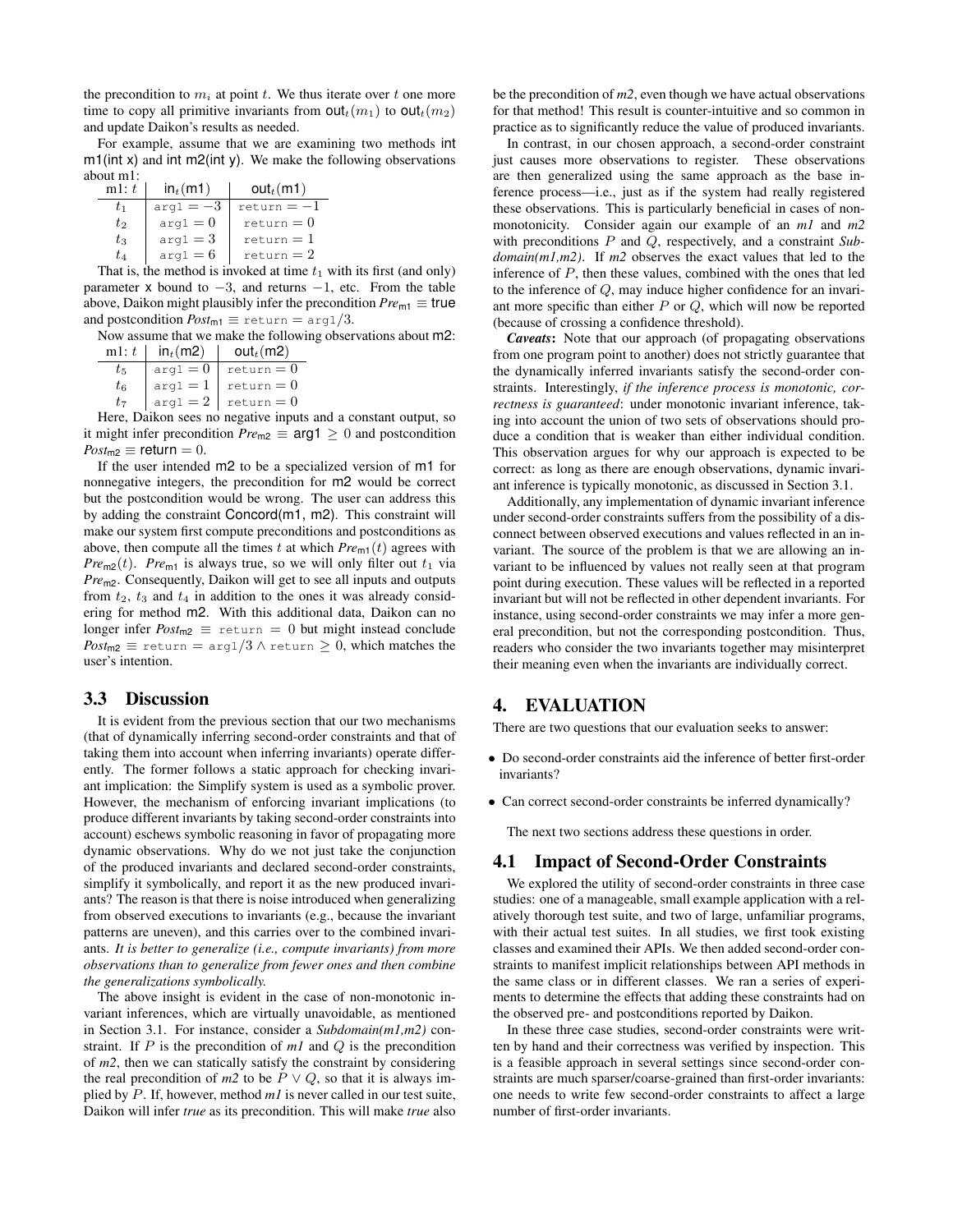```
public class StackAr {
    public boolean is Empty ();
    public boolean is Full();public void makeEmpty();
    public void push (Object);
    public void pop();
    public Object top();
    public Object topAndPop();
}
```
#### Figure 2: The array-based stack StackAr, shipped with Daikon

#### *4.1.1 StackAr*

Our first case study is StackAr, an array-based fixed-size stack implementation that ships with Daikon and is perhaps the most common Daikon benchmark and demonstration example. StackAr is interesting because it is the most controlled of our case studies (due to test suite coverage and small size).

Figure 2 lists the class and its methods. Methods isEmpty and isFull are straightforward. makeEmpty clears the stack. push(o) pushes element  $\circ$  to the top of the stack. pop() removes the top stack entry, but does not return a value. Instead,  $top()$ peeks at the top of the stack and returns the most recently pushed value; while topAndPop() returns the top of the stack before removing it. Operations top and pop raise an exception if the stack is empty, while topAndPop returns null in that case.

To explore our invariants, we examined this API and determined second-order constraints that we considered to be meaningful for this class. The process took one of the authors negligible time (less than a minute, although there was previous discussion of interesting invariants, hence the exact effort cost is unclear). We split these constraints into separate experiments and explored the effect they had on Daikon's invariant detection mechanism:

- Experiment 1 (Ex1): *Subdomain* on topAndPop, top, and pop. The operations top, pop, and topAndPop all require a nonempty stack, so we instructed the system to treat all of them as having identical subdomains.
- Experiment 2 (Ex2): Any *push* sets up the stack for a *top*, *pop*, or *topAndPop*. We experimented with setting up *CanFollow* relations between *push* and the three *top/pop* operations.

To ensure the highest-quality invariants, we ran these experiments with the DynComp tool [12] enabled.

*Experiment 1:* We instructed the system to treat all of top, pop, and topAndPop as having the same subdomains, using specifications such as

```
Subdomain(StackAr.topAndPop(), StackAr.pop())
Subdomain(StackAr.pop(), StackAr.top())
Subdomain(StackAr.top(), StackAr.topAndPop())
```
The above specification captures a circular subrange dependence, and hence equality: it specifies that all three operations should have effectively the same preconditions. There are other ways to express this equality: we experimented with reversing the circular dependencies and with establishing mutual *Subdomain* constraints between all three interesting pairs of the three operations (for a total of six constraints). We found these approaches to be equivalent.

The experiment results in the elimination of five spurious invariants from pop:

- 'this has only one value'
- 'this.theArray has only one value'
- $\bullet$  'size(this.theArray[]) == 100'
- 'this.theArray[this.topOfStack] != null'
- 'this.topOfStack < size(this.theArray[])-1'

Also, "this.topOfStack < size(this.theArray[])-1" is replaced by the weaker (and correct) "this.topOfStack <= size(this.theArray[])-1". Our constraints further helped infer two new correct preconditions: one establishing an inequality between a stack's default capacity and the size of this.theArray, and one establishing that the top of the stack does not exceed the size of the internal array. As a result, the preconditions between the three methods were identical.

*Experiment 2:* For this experiment we specified that the push operation sets up a stack for using top and similar operations:

CanFollow(StackAr.push(Object), StackAr.top()) CanFollow(StackAr.push(Object), StackAr.pop()) CanFollow(StackAr.push(Object), StackAr.topAndPop())

This specification improved the inferred invariants, removing four incorrect preconditions (the same as for experiment #1, except for 'this has only one value') and adding three invariants:

- One states that topOfStack cannot exceed the internal array size (as in experiment #1).
- One establishes an inequality between stack default capacity and array size (as in experiment #1).
- One establishes that the topOfStack is nonnegative.

Again the changes affected method 'pop', while 'top' and 'topAndPop' remained unaffected, as they already had high test coverage.

In summary, the impact of second-order constraints on StackAr, under the standard test suite was overwhelmingly positive. All of the additional invariants were correct and most were insightful, while spurious invariants were eliminated.

#### *4.1.2 Apache Commons Collections*

Our second case study is the Apache Commons Collections library,<sup>2</sup> version 3.2.1. This library contains 356 classes, of which we used a total of  $18$  explicitly<sup>3</sup> for our experiments.

For our experiments, one of the authors (unfamiliar with the library) examined the above classes and constructed a specification (while consulting the API documentation) with a total of 27 second-order constraints, comprising 22 experiments. This process took approximately 3.5h. The author spent another 2h doublechecking and fixing the invariants after specification. This amount of effort is in the noise level, compared to the development effort for a library of this size.

We then examined the utility of our specifications by running Daikon first with and then without our constraints. Since running the entire test suite with Daikon's instrumentation tool would have consumed harddisk space in excess of 10 GB (compressed), we instructed Daikon's instrumentation tool to only report invariants for the methods we were interested in. We only ran these experiments with DynComp disabled, as using the DynComp-instrumented JDK caused errors during execution.

We recorded the invariants of all affected methods and analyzed the generated differences. Figure 3 summarizes our results. We first list the affected class or classes, then the concrete secondorder constraints we introduced (slightly compressed for space).

<sup>2</sup>http://commons.apache.org/collections/

<sup>&</sup>lt;sup>3</sup> Some classes may use other classes from the library internally.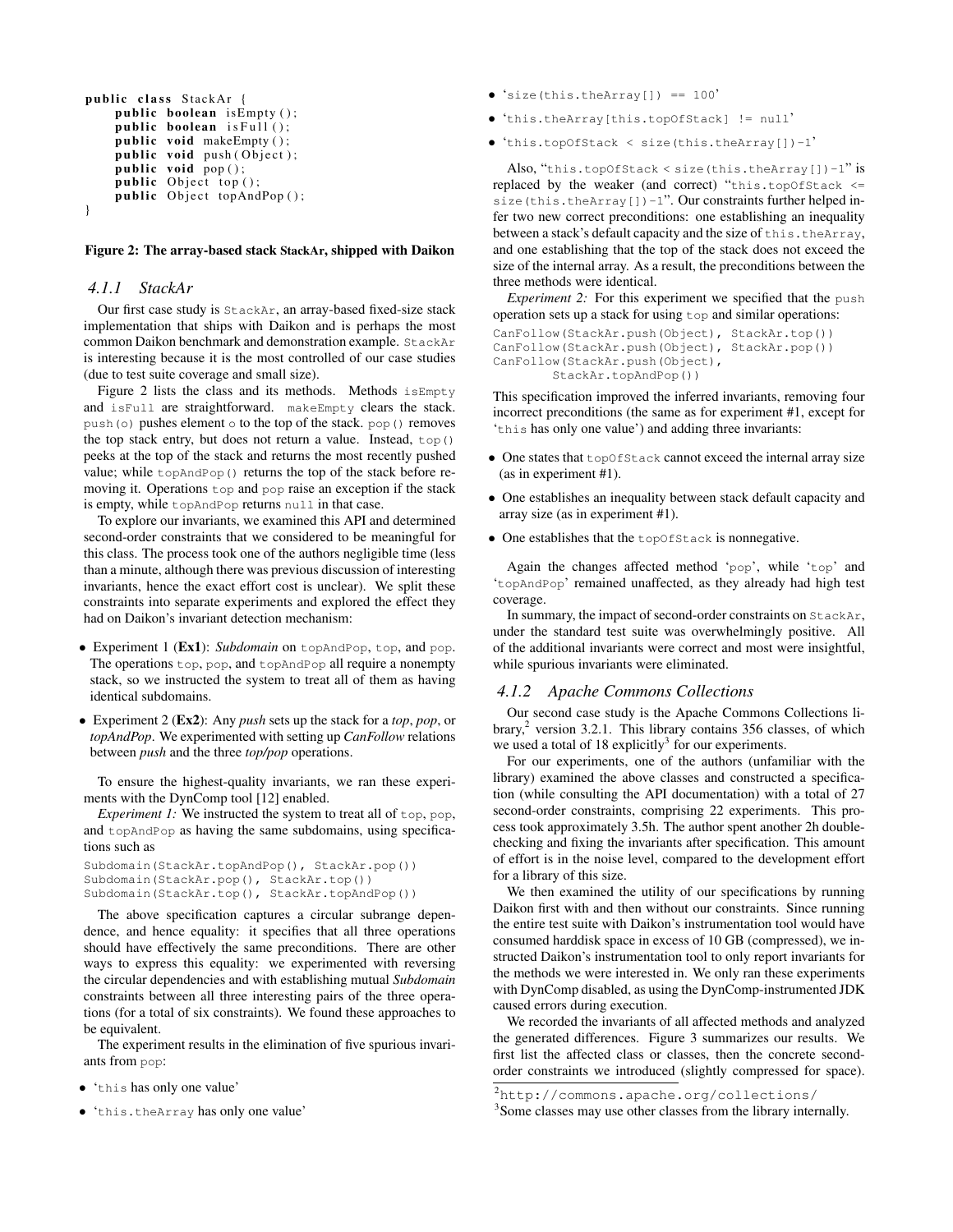| #               | <b>Classes</b>             | second-order constraints                                                  | <b>First-order invariants</b> |                |              |               |
|-----------------|----------------------------|---------------------------------------------------------------------------|-------------------------------|----------------|--------------|---------------|
|                 |                            |                                                                           | pre                           | post           | $\delta$ pre | $\delta$ post |
|                 | <b>ArrayStack</b>          | CanFollow(push, peek)                                                     |                               | 3              | $-1$         |               |
| 2               | <b>ArrayStack</b>          | Subrange(peek, get)                                                       | $\Omega$                      | 5              |              | $-2$          |
| 3               | ListUtils                  | Subdomain(removeAll, retainAll)                                           | $\overline{12}$               | $\Omega$       | $-2$         |               |
| 4               | ListUtils                  | Subdomain(sum, subtract)                                                  | $\mathbf{0}$                  | $\Omega$       |              |               |
| 5               | <b>CollectionUtils</b>     | Subdomain(subtract, disjunction)                                          | $\overline{8}$                | $\Omega$       | $+2$         |               |
| 6               | CollectionUtils            | Subdomain(subtract, intersection)                                         | 14                            | $\Omega$       |              |               |
| 7               | <b>TreeBidiMap</b>         | Subdomain(containsKey, get)                                               | 101                           | $\Omega$       | $+6-7$       |               |
| 8               | <b>TreeBidiMap</b>         | Subdomain(nextKey, previousKey)                                           | 108                           | $\overline{0}$ |              |               |
| 9               | UnmodifiableSortedBidiMap  | Subrange(tailMap, subMap)                                                 | $\Omega$                      | 16             |              |               |
| 10              | TreeBidiMap                | Subdomain(remove, get),                                                   | 99                            | $\Omega$       | $+2-7$       |               |
|                 |                            | Subdomain(get, remove)                                                    |                               |                |              |               |
| 11              | TreeBidiMap                | Subdomain(getKey, removeValue),                                           | 93                            | $\Omega$       | $+2-7$       |               |
|                 |                            | Subdomain(removeValue, getKey)                                            |                               |                |              |               |
| 12              | <b>DualTreeBidiMap</b>     | Subrange(tailMap, subMap)                                                 | $\Omega$                      | 22             |              |               |
| 13              | <b>UnboundedFifoBuffer</b> | Follows(add, remove)                                                      | 11                            | 34             |              | $+1-1$        |
| $\overline{14}$ | SetUniqueList              | Follows(addAll, remove)                                                   | $\overline{\mathbf{3}}$       | $\overline{8}$ |              | $-1$          |
| 15              | AbstractBidiMapDecorator   | Subrange(getKey, removeValue)                                             | $\Omega$                      | 10             |              | $+3-1$        |
| 16              | ReverseListIterator        | Subrange(previousIndex, nextIndex),                                       | $\Omega$                      | 20             |              | $+5-1$        |
|                 |                            | Subrange(nextIndex, previousIndex)                                        |                               |                |              |               |
| 17              | CursorableLinkedList       | CanFollow(addNode, removeNode)                                            | 3                             | 6              |              |               |
| 18              | CursorableLinkedList       | CanFollow(addNode, updateNode)                                            | 5                             | 6              |              |               |
| 19              | LinkedMap                  | Subdomain(get, remove),                                                   | $\overline{4}$                | 6              | $+1-1$       | $+1-1$        |
|                 |                            | Subrange(get, remove)                                                     |                               |                |              |               |
| 20              | ListOrderedMap             | Subrange(put, remove)                                                     | $\Omega$                      | 16             |              | $-3$          |
| 21              | CompositeMap               | CanFollow(addComposited, removeComposited)                                | 8                             | 19             | $+6-3$       |               |
| 22              | CompositeCollection        | Concord(addComposited(Collection), addComposited(Collection, Collection)) | 12                            | 28             |              | $+2-2$        |

Figure 3: Summary of our experiments on the Apache Commons Collections.

Next, we considered the invariants inferred by Daikon, restricted to invariants of the particular methods occurring in our constraints. For example, in experiment #1, we considered methods push and peek in class ArrayStack only. The final four columns summarize these invariants: first, we give the number of invariants in the absence of any second-order annotations, separated into pre- and postconditions (pre and post). Finally we give the differences over any preconditions ( $\delta$ pre) and postconditions we observed ( $\delta$ post). We use the notation  $+x-y$  to indicate that we added x new invariants and removed  $y$  existing ones.

Qualitatively, the use of second-order constraints on the Apache Commons Collections was a clear win. All 35 invariants removed were false, to the best of our understanding. We added 26 invariants, of which our manual inspection found 25 to be true (i.e., expected to hold for all executions, not just the ones observed) and 1 to be false. The added invariants arise due to non-monotonicity. In experiment 16, for example, the augmented observations in the presence of secondorder constraints enable two additional true invariants (i.e., a stronger inference) in the precondition of method nextIndex: this.list != null and this.iterator != null. The invariant "orig(value) != null" was incorrectly added to AbstractBidiMapDecorator.removeValue(Object) in experiment 15, where parameter value does not have to be non-null. Furthermore, we replaced 5 invariants with more general invariants. Consider, for example, experiment 13, with second-order constraint Follows (add, remove). The postcondition of method UnboundedFifoBuffer.add(Object) originally contained invariants such as "this.head one of  $\{0, 1, 2\}$ ". Such false invariants are replaced with a more insightful "this.head >= 0".

#### *4.1.3 AspectJ Compiler*

Our third case study is the AspectJ compiler. We followed the same approach as for the Apache Commons Collections, collecting invariants from unit tests and integration tests. Since AspectJ lacks detailed API documentation, one of the authors (unfamiliar with the library) directly inspected the source code of AspectJ and derived a total of 27 second-order constraints. The combined process of understanding the foreign code base and writing invariants cost the author approximately 10h. Again DynComp's instrumented JDK caused problems during execution, so we only tested with Dyn-Comp disabled.

We summarize our results in Figure 4. We removed 12 invariants. All of the 12 invariants were false. For instance, most "variable has only one value" and "variable is one of  $\{ \ldots \}$ " invariants (largely due to limitations in the test suite) were removed or replaced by more accurate invariants. We also added 1 false invariant in experiment 16 (again, due to non-monotonicity) by assuming a variable is always less than a constant. Meanwhile, we added 12 true invariants and replaced 3 invariants with more general ones. For instance, without the secondorder constraint Subrange(getAjType, getDeclaringType) in experiment 1, Daikon reports no invariants for the exit of the getDeclaringType method. Our Subrange constraint yields two new postconditions, "return != null" and "return.getClass() ==  $AjTypeImpl.class"$ , due to observations on getAjType.

## 4.2 Inferring Second-Order Constraints

We next evaluate the success of our dynamic process of inferring second-order constraints. Note that dynamically inferred secondorder constraints are useful for many reasons:

- As documentation of program behavior, on their own, i.e., as deeper invariants than typical Daikon invariants.
- For finding bugs in manually stated second-order constraints.
- For offering the programmer a set of mostly-correct second-order constraints to choose from.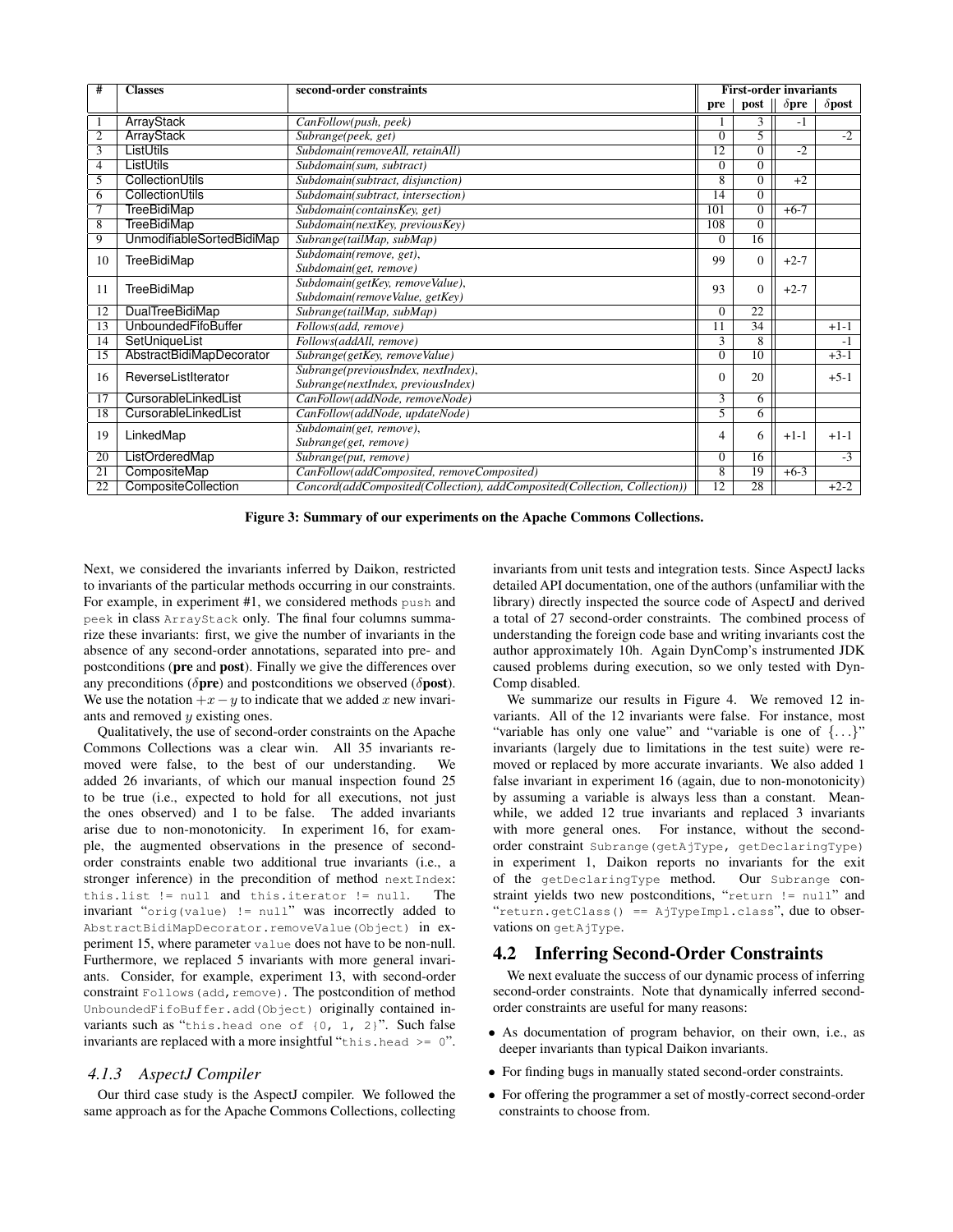| #                       | <b>Classes</b>           | second-order constraints                                                   | <b>First-order invariants</b> |                |              |               |
|-------------------------|--------------------------|----------------------------------------------------------------------------|-------------------------------|----------------|--------------|---------------|
|                         |                          |                                                                            | pre                           | post           | $\delta$ pre | $\delta$ post |
|                         | AjTypeSystem, AdviceImpl | Subrange(getAjType, getDeclaringType)                                      | $\Omega$                      | 9              |              | $+2$          |
| $\boldsymbol{2}$        | ProgramElement           | Subdomain(toSignatureString(boolean), toLabelString(boolean))              | 76                            | 0              |              |               |
| $\overline{\mathbf{3}}$ | ProgramElement           | Subdomain(toLabelString(boolean), toSignatureString(boolean))              | 76                            | $\Omega$       |              |               |
| 4                       | ProgramElement           | Subrange(toLabelString(), toLabelString(boolean))                          | $\Omega$                      | 142            |              |               |
| 5                       | ProgramElement           | Subdomain(getParent, getChildren)                                          | 76                            | $\Omega$       |              |               |
| 6                       | ProgramElement           | Subrange(genModifiers(), getModifiers(int))                                | $\Omega$                      | 80             |              |               |
| 7                       | ProgramElement           | Subdomain(toLabelString(), toSignatureString())                            | 81                            | 0              | $+1-5$       |               |
| $\overline{8}$          | ProgramElement           | Subdomain(toSignatureString(), toLabelString())                            | 81                            | $\overline{0}$ |              |               |
| $\overline{9}$          | ProgramElement           | Subdomain(getChildren, getParent)                                          | 76                            | $\Omega$       | $-1$         |               |
| 10                      | FieldSignatureImpl       | Subdomain(getDeclaringTypeName, getDeclaringType)                          | 0                             | $\Omega$       |              |               |
| 11                      | FieldSignatureImpl       | Subdomain(getDeclaringType, getDeclaringTypeName)                          | $\Omega$                      | $\Omega$       |              |               |
| 12                      | MethodSignatureImpl      | Subdomain(getField, getFieldType)                                          | $\Omega$                      | $\overline{0}$ |              |               |
| $\overline{13}$         | MethodSignatureImpl      | Subdomain(toShortString, toLongString)                                     | $\Omega$                      | $\Omega$       |              |               |
| 14                      | MethodSignatureImpl      | Subdomain(getDeclaringType, getDeclaringTypeName)                          | $\Omega$                      | $\Omega$       |              |               |
| 15                      | SignatureImpl            | Subdomain(getDeclaringTypeName, getDeclaringType)                          | 66                            | 0              |              |               |
| 16                      | SignatureImpl            | Subdomain(getDeclaringType, getDeclaringTypeName)                          | 66                            | $\overline{0}$ | $+4-4$       |               |
| 17                      | SignatureImpl            | Subdomain(toLongString, toShortString)                                     | 71                            | $\Omega$       | $+3$         |               |
| 18                      | SignatureImpl            | Subdomain(toShortString, toLongString)                                     | $\overline{71}$               | $\Omega$       | $+3-1$       |               |
| 19                      | <b>BcelWeaver</b>        | CanFollow(prepareForWeave, weave(UnwovenClassFile, BcelObjectType))        | 52                            | 80             | $+3-4$       |               |
| 20                      | <b>BcelWeaver</b>        | CanFollow(prepareForWeave, weave(UnwovenClassFile, BcelObjectType, bool.)) | 41                            | 80             |              |               |
| 21                      | <b>BcelWeaver</b>        | CanFollow(prepareForWeave, weaveAndNotify)                                 | 54                            | 80             |              |               |
| $\overline{22}$         | <b>BcelWeaver</b>        | CanFollow(prepareForWeave, weaveNormalTypeMungers)                         | 53                            | 80             |              |               |
| 23                      | <b>BcelWeaver</b>        | CanFollow(prepareForWeave, weaveParentTypeMungers)                         | 53                            | 80             |              |               |
| 24                      | <b>BcelWeaver</b>        | CanFollow(prepareForWeave, weave(IClassFileProvider))                      | $\overline{52}$               | 80             |              |               |
| 25                      | <b>BcelWeaver</b>        | CanFollow(prepareForWeave, weaveParentsFor)                                | 57                            | 80             |              |               |
| 26                      | <b>BcelWeaver</b>        | CanFollow(prepareForWeave, weaveWithoutDump)                               | $\overline{51}$               | 80             |              |               |

Figure 4: Summary of our experiments on the AspectJ Compiler.

Although the first benefit is very important, it is hard to quantify experimentally. Therefore, we focus on the second and third benefits, and specifically on evaluating the correctness of automatically inferred second-order constraints.

*Correctness of Inferred Constraints*: We inspected the results of our automatic mechanism for inferring second-order constraints (Section 3.2) on four randomly selected classes from ACC and AspectJ (two each). One of the authors manually verified all of the generated second-order constraints. For this experiment, we considered a second-order constraint to be correct whenever it did not disagree with the implementation of the given class. Figure 5 lists our precision results. We note that overall precision exceeds 99%, suggesting that our confidence metric is highly effective at identifying low-quality constraint candidates.

Our five losses in LstBuildConfigManager were three *Follows* and two *Subrange* constraints involving methods with lowquality invariants. For example, four of the five constraints involved an addListener method for which Daikon had failed to observe the method's effect on the internal object state.

Although these constraints are true, they are not necessarily all interesting. Many of them just reflect implementation artifacts and would not arise if the methods in question had interesting invariants to begin with. For instance, for two methods that have a very small number of invariants in their preconditions, it is easy to find meaningless agreement—e.g., on the fact that their argument is never null.

For SingletonMap, we observed more than 800 proposed highconfidence constraints that claimed that most methods were in some relationship to each other. We found that SingletonMap is an immutable class, meaning that methods do not influence each other on subsequent calls—therefore many invariants remained the same across methods, resulting in second-order constraints being derived. (These include the two second-order constraints we manually wrote for SingletonMap but also many others of much

less value.) This suggests the existence of other useful higherorder constraints beyond the catalog we have proposed herein; for SingletonMap, a meta-constraint *Immutable* would be the most concise way to express the properties that we observed.

In summary, we found that dynamic second-order constraint inference is highly effective at identifying high-quality sets of second-order constraints, even though we allow some margin of error over already-erroneous or imprecise axioms.

*Inferred vs. Manual Constraints*: Our manually derived second-order constraints of the previous section were never intended as a full or ideal set, but as a set of constraints that take low effort to produce and have significant effect over first-order invariants. Still, it is instructive to compare them with automatically inferred constraints. For this purpose, we ran our inference mechanism on all classes that we had manually written second-order constraints for.

Indeed, our manual effort to produce constraints for ACC and the AspectJ compiler originally yielded 64 constraints and not just the 52 shown in Figures 3 and 4. 12 manually derived second-order invariants were removed exactly because their absence from the set of automatically inferred constraints caused us to re-inspect them and discover they were erroneous! This pattern is likely to also occur in practice when dealing with unfamiliar code (in fact, 8 of the 12 were in AspectJ, which lacks documentation). Note that in a scenario in which software authors write their own second-order constraints, such disagreements between hand-written and inferred second-order constraints would point to more serious issues; likely to poor test suites or to implementation bugs.

Of the 52 constraints in Figures 3 and 4 our automatic inference mechanism produced 37 and missed 15. On closer inspection we found that 6 of those missing hand-written second-order constraints are rejected (although true) due to low success rate. This is caused by "noise" invariants participating in the corresponding preconditions and postconditions, due to very few actual observa-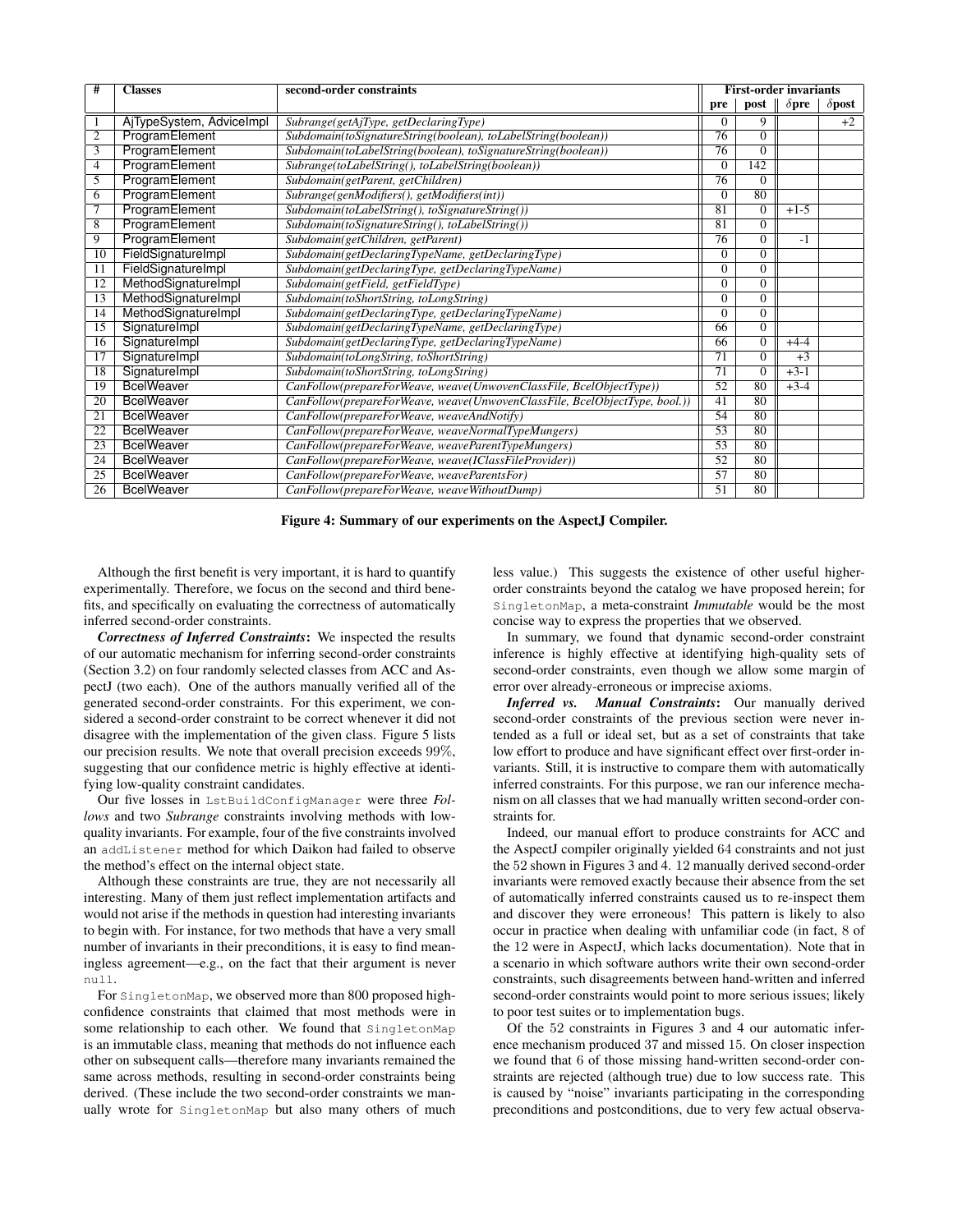|            |                              |             |                    |                     | Second-Order Constraints # |         |           |
|------------|------------------------------|-------------|--------------------|---------------------|----------------------------|---------|-----------|
| Library    | Class                        | methods $#$ | Program points $#$ | Daikon invariants # | total                      | correct | incorrect |
| <b>ACC</b> | AbstractMapBag               |             |                    |                     |                            |         |           |
| <b>ACC</b> | SingletonMap                 | 34          | 54                 | 635                 | 806                        | 806     |           |
| AspectJ    | Reflection                   |             | 10                 | 192                 | 30                         | 30      |           |
| AspectJ    | <b>LstBuildConfigManager</b> |             | 23                 | 778                 | $1^{\circ}$                | 107     |           |

Figure 5: Results of inferring second-order constraints. In the above, 'program points' lists only program points that our inference considers, i.e., **:::ENTER** and **:::EXIT** program points.

tions for the relevant methods. 7 more second-order constraints are missing due to having no data samples at all for the methods. The last 2 second-order constraints are missing since our current implementation does not support detecting the *Concord* constraint or constraints relating methods in two different classes.

Thus, overall the automatic inference facility produces quite high-quality results on its own, and is found to be a strong complement for manual derivation of second-order constraints.

## 5. RELATED WORK

There is a wealth of other work on invariant inference. We next selectively focus on some recent approaches that were not covered in the body of the paper (typically because they focus on static invariant inference techniques).

For reverse engineering, Gannod and Cheng [10] proposed to infer detailed specifications statically by computing the strongest postconditions. Nevertheless, pre/postconditions obtained from analyzing the implementation are usually too detailed to understand and too specific to support program evolution. Gannod and Cheng [11] addressed this deficiency by generalizing the inferred specification, for instance by deleting conjuncts, or adding disjuncts or implications. Their approach requires loop bounds and invariants, both of which must be added manually.

There has been some recent progress in inferring invariants using abstract interpretation. Logozzo [20, 21] infers loop invariants while inferring class invariants. The limitation of his approach are the available abstract domains; numerical domains are best studied. Resulting specifications are expressed in terms of fields of classes.

Flanagan and Leino [7] propose a lightweight verification-based tool, named Houdini, to statically infer ESC/Java [8] annotations from unannotated Java programs. Based on pre-set property patterns, Houdini conjectures a large number of possible annotations and then uses ESC/Java to verify or refute each of them. The ability of this approach is limited by the patterns used. In fact, only simple patterns are feasible, otherwise too many candidate annotations will be generated, and, consequently, it will take a long time for ESC/Java to verify complicated properties.

Taghdiri [25] uses a counterexample-guided refinement process to infer over-approximate specifications for procedures called in the function being verified. In contrast to our approach, Taghdiri aims to approximate the behaviors for the procedures within the caller's context instead of inferring specifications of the procedure.

Henkel and Diwan [15] have built a tool to dynamically discover algebraic specifications for interfaces of Java classes. Their specifications relate sequences of method invocations. The tool generates many terms as test cases from the class signature. The results of these tests are generalized to algebraic specifications. They use a second tool to dynamically compare their specifications against implementations by executing both simultaneously and comparing their behavior [16].

Much of the work on specification mining is targeted at inferring API protocols dynamically. Whaley et al. [26] create a finite state machine into which a transition from method A to method B is added if the post-condition of method A is not mutually exclusive with the pre-condition of method B. Meghani and Ernst [22] build upon Whaley's work by using Daikon to determine the likely pre/post-condition of each method. Other approaches use data mining techniques. For instance Ammons et al. [1] use a learner to infer nondeterministic state machines from traces; similarly, Yang and Evans [27] built Terracotta, a tool to generate regular patterns of method invocations from observed runs of the program. Li and Zhou [19] apply data mining in the source code to infer programming rules, i.e., usage of related methods and variables, and then detect potential bugs by locating the violation of these rules. Gabel and Su [9] dynamically infer and verify method call ordering constraints, and report the constraints only if they are violated. Beschastnikh et al. [2] use mined temporal invariants from logs to derive a refined finite state machine. Although not explicitly our goal, some of our second-order constraints can be thought of as a way to express temporal API protocols. For example, we can find the general has∗, next∗ type specification [9] by checking if *CanFollow(has*∗*(return==true),next*∗*)*, or that the postcondition of has∗ when has∗ returns true implies the precondition of next∗. It is interesting future work to see how to integrate existing techniques on specification mining with our approach to derive automata that describe correct behavior.

# 6. CONCLUSIONS

Second-order constraints can steer dynamic invariant inference to avoid erroneous invariants and to derive more relevant invariants while reducing noise. We have defined a vocabulary of secondorder constraints and described how each of them encodes information that is typically known by programmers and useful to a dynamic invariant detector. We have taken an approach in which the second-order constraints control the propagation of the observations on which invariant detection is based. We have also extended the Daikon system so as to infer second-order constraints.

Overall, we consider second-order constraints to be a particularly promising idea not just as a meaningful documentation concept but also for improving the consistency and quality of dynamically inferred invariants—a major challenge in this area.

# 7. ACKNOWLEDGMENTS

We gratefully acknowledge funding by the European Union under a Marie Curie International Reintegration Grant and a European Research Council Starting/Consolidator grant; by the Greek Secretariat for Research and Technology under an Excellence (Aristeia) award; and by by the U.S. National Science Foundation under grants CCF-0917391 and CCF-0916569.

Our tools are available at:

http://code.google.com/p/getmetainv/ http://code.google.com/p/usemetainv4daikon/.